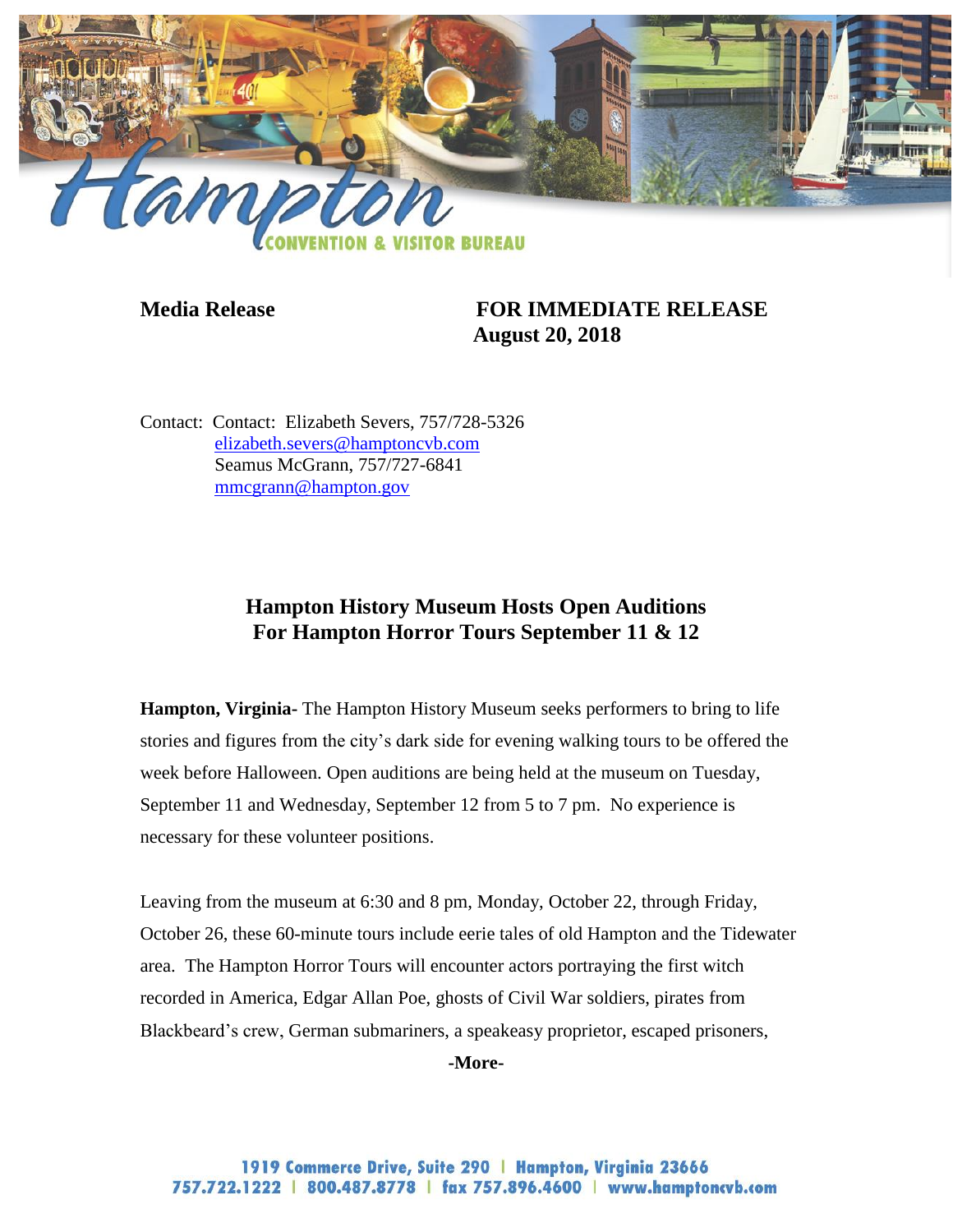## **Hampton History Museum Hosts Open Auditions For Hampton Horror Tours September 11 & 12- Page 2**

Spanish influenza victims, and more characters from the city's tales of mystery and the macabre. Each tour will include the grisly side of Hampton history, surprises and a spooky lantern tour of the St. John's Church graveyard, and other points of fright along Queen Street and around Downtown Hampton.

A brief outline will be provided at the audition that contains biographical information about each character. Actors are encouraged to research their characters to add more to their scene. A variety of speaking and non-speaking parts are available. In addition to the featured roles of historical characters, the museum also seeks groups of pirates, speakeasy patrons, flappers, jail inmates and others to add to the frightful fun.

No preparation is necessary for the auditions. While some costumes are available, actors are welcome to put together a period-appropriate outfit that suits their character with guidance from the museum staff.

People unable to attend either of the auditions, but interested in taking on a role in the tours are asked to call Hampton Horror Tour director Jeff Corriveau at [jeff\\_corriveau1@yahoo.com.](mailto:jeff_corriveau1@yahoo.com)

The Hampton History Museum is located at 120 Old Hampton Lane in Downtown Hampton. There is free parking in the garage across the street. For more information call 757-727-1102 or visit www.HamptonHistoryMuseum.org.

Partially bordered by the Hampton Roads harbor and Chesapeake Bay, Hampton, with the 344,000 sq. ft. Hampton Roads Convention Center and the award-winning Hampton Coliseum, is located in the center of Coastal Virginia and the Hampton Roads metropolitan area. Hampton is the site of America's first continuous English-speaking

**-More-**